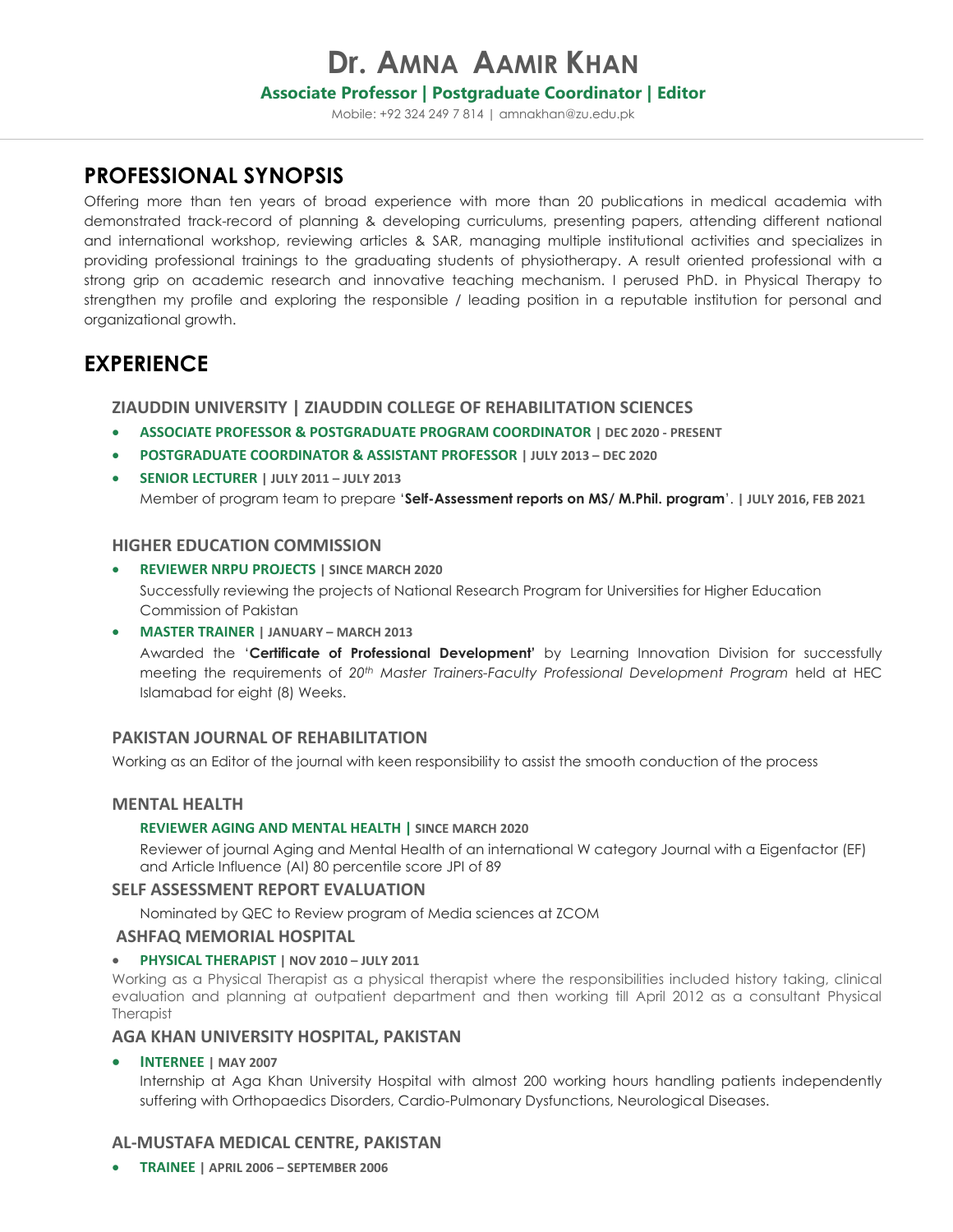Worked as a Trainee Physiotherapist at AL-MUSTAFA HOSPITAL for 6 months with almost 700 working hours.

### **MERITORIOUS EDUCATION CENTRE, PAKISTAN**

 **LECTURER** |**NOVEMBER 2001– JULY 2006** Worked as a Lecturer at Meritorious Education Centre with almost 28+ working hours a week.

# **TEACHING ACTIVITIES**

**VISITING FACULTY | DPTD, MSPT PROGRAM | LIAQAT NATIONAL SCHOOL OF PHYSIOTHERAPY**

# **EDUCATION**

- **PHD | 2013 – 2020**
- **MPHIL PHYSIOTHERAPY** | **FEB 2013** | EQUIVALENCE RECEIVED BY HIGHER EDUCATION COMMISSION
- **MSC. PHYSIOTHERAPY** | **2007 – 2008** | **GLASGOW CALEDONIAN UNIVERSITY**  SCOTLAND, UNITED KINGDOM
- **B.S. PHYSIOTHERAPY** | **2002 – 2006** | **JINNAH POSTGRADUATE MEDICAL CENTRE**, PAKISTAN

# **PUBLICATIONS**

- 1. Mukadam M., Borges KJJ., Farooqui SI., Siddiqui RA., Shah SN., **Khan AA**. Aerobic Exercise: A Potent Method to Improve Morphology of Bone. Medical Forum; Jan 2022; 33 (1)
- 2. Rana Sadia., **Khan AA**., Kazi M Effects of Iyengar Yoga on Pelvic Floor Muscle Strength and Endurance Among Young Females With Stress Urinary Incontinence; PAFMJ (Accepted)
- 3. Mehmood S., Khan AA. Effect of the circuit trainingon body fat percentage among overweight females: a meta-analysis. Turkish Journal of Physiotherapy and Rehabilitation, Dec 2021; 32 (3)
- 4. **Khan AA**., Jamil M., Zahoor A., Farooqui S., Rizvi J. Perception and Promotion of Physical Activity by Clinical and Academic Physical Therapists among Patients and Students. International Archives of Health Sciences; Dec 2021; 8(4)
- 5. Farooqui S, **Khan A**. Impact on Mental Health of Families during COVID 19- A crossectional survey. Ethopian Journal of Health Sciences Nov 2021, 31(6)
- 6. Farhad A., Farooqui SI., Amjad S., **Khan AA**. Role of structured and supervised Exercise Programs in Peripheral Artery Disease patients with and without claudication-A Systematic Review and Meta-analysis. JPMA June 2019, 69 (6) 874-878
- 7. Zahoor Al-Wardha**, Khan AA,** Farooqui SI, Farhad A, Rizvi J, Zafar K. Knowledge Attitude and Practice of Rehabiltation Specialists During the Pandemic of Novel Corona Virus. Annals of King Edward Medical University, 2020; 26:pp 284
- 8. Razzak ZA, **Khan AA, Farooqui** SI. Effects of Aerobic and Anaerobic Exercises an Estrogen Level, Fat Mass and Muscle Mass among Post-menopausal Osteoporotic Females. IJHS Jul-Aug 2019, 13(4), 10–16
- 9. **Khan AA**, Siddiqui PQR, Ansari B, Farhad A. Effects of osteoanabolic exercises on bone mineral density of osteoporotic females: A randomized controlled trial. IJHS, 13, (1) (January - February 2019) pp9-13
- 10. Iqbal F, **Khan A,** Farooqui S, Effects of High Impact Exercises on Physical Activity, Bone Mineral Density, Body Mass Index and Body Fat Percentage among Osteopenic Young Females. Physiotherapy Quarterly (accepted)
- 11. Baz A, **Khan A**, Kazmi SAM, Farooqui SI. Effects of School-based Fitness Training on BMI of childhood obesity. IJSTR (International Journal of Scientific and Technology Research); 2020 10(1)
- 12. Saleem Z, **Khan A**, Farooqui S, Rizvi J. The effect of exercise on inter-recti distance and associated low back pain among post-partum females. A Randomized Control Trial. Journal of family and reproductive health 2021 Sep; 15(3): 202–209.
- 13. Hasan B, Farooqui S, **Khan A**, Kazmi SAM. Determining The Likelihood Of Self Designed Questionnaire In Diagnosis Of Lateral Epicondylitis Among Recreational Athletes. International Journal of Scientific and Technology Research IJSTR 2020 9(12)
- 14. Khatri MH, Faroqui S, Khan MA, Kazmi SAM, **Khan A**. Effect of Aquatic Exercises on balance and quality of Life among Cerebral Palsy. IJSER 2020: 11(11)
- 15. Kazmi SAM, Badar S, Farooqui SI, **Khan AA**, Kumar S, Muhammad YA, Faruqui Z., Effects and Prevalence of Shoulder pain among patients of spinal cord injury, EIJST 2020; 9: pp 94-100
- 16. **Khan AA,** Siddiqui PQR, Ansari B, Farhad A. Impact of activity monitors on quantification of physical activity a systematic review & meta-analysis. IAJPS 2019, 06 (02), 3400-3411
- 17. **AA Khan**., Effect of Stretching Exercises on Trapezius Workload using MVIC as an Indicator Pak. j. rehabil. 2017; 6 (2)pp 51-53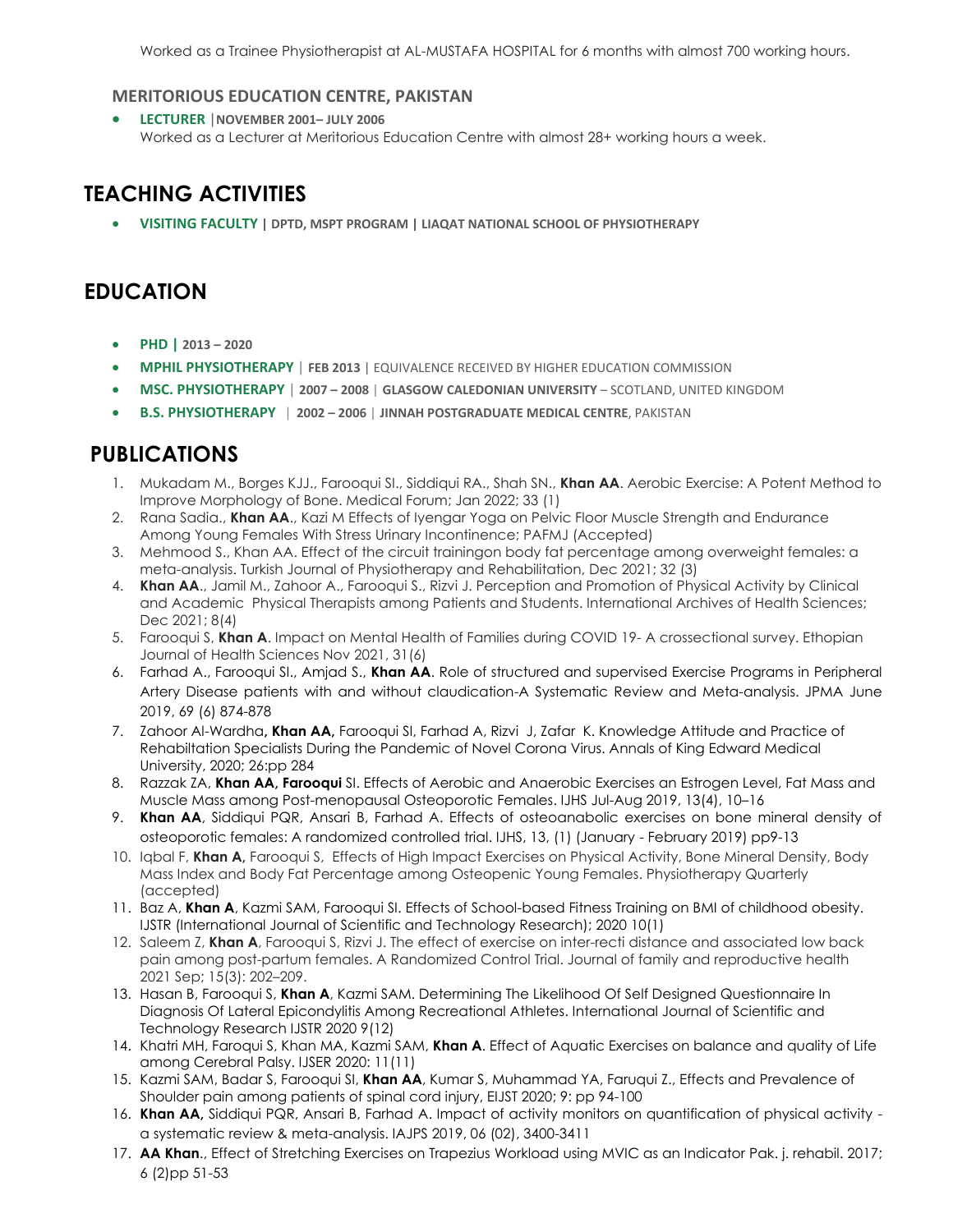- 18. Ausaf Q.,Nizami GN, **Khan AA.** Effects of Buteyko breathing technique and conventional physical therapy in adult bronchial asthma: A Randomized control trail Pak. j. rehabil. 2017;6(1)pp 36-44
- 19. Usman MU., Farooqui SI., Amir F, **Khan AA**. Effects of Cardiac Rehabilitation on the functional capacity and the Hemodynamic parameters of patients with CVD using 6MWT Pak.j.rehabil.2017, 6 (1) pp 21-27
- 20. **Khan AA**, Kazmi SAM. Special Report- Significance Of Transtheoretical Model Pakistan Journal of Rehabilitation 2016 (1)pp.52-56
- 21. Khan A, Farooui, **Khan AA**. Compare the effect of body weight supported treadmill training with over-ground gait training on balance in spastic cerebral palsy Pakistan Journal of Rehabilitation 2017 5 (2) a. Volume 5 (1)pp 25-31
- 22. **Khan AA**., Farooqui SI More Enabling Approach: A Challenge For The Practitioners A Critical Review Pak. j. rehabil. 2016 Volume 5 (Issue 1), pp4-10
- 23. Farooqui SI., **Khan AA.,** Sajiad A, Manal K, Amir F. Prevalence of Peripheral Arterial Disease (PAD) Associated with Fast Food Consumption, Using Ankle-Brachial Index in University Students Pak. j. rehabil 2015; 4 (2)pp 7-14
- 24. **Khan AA**. Emergence of Tele-Rehabilitation in the field of Physical Therapy. Pak. j. rehabil 2015. 4 (2)
- 25. **Khan AA**., Abbas H, Naseer RA., Sanam M.Therapeutic Effects of Ankle Joint Taping Combined with Functional Electrical Stimulation for the Correction of Post Stroke Foot Drop Pak. j. rehabil 2015 4 (2)pp 14-16
- 26. **Khan AA**., Farooqui, SI, Sumble S, Khan MU. Efficacy of Deep Friction Massage And Ultrasound In The Treatment Of Upper Trapezius Spasm- A Randomized Control Trail" in Journal of Medical and Dental Science Research (JMDSR). Volume 2 Issue 12 Dec 2015
- 27. Khan MU, **Khan AA**, Huma, Farooqui SI. Effect of Modified Constraint Induce Therapy on affected upper extremity of Mild - Moderate Spastic Hemiplegic Cerebral Palsy children IOSR Journal of Dental and Medical Sciences (IOSR-JDMS) Volume 14, Issue 12 Ver. VI (Dec. 2015), PP 124-129
- 28. Farooqui SI, **Khan AA.,** Rahim M., Rafiq N., Farhad A. Analyzing spinal curves for prolong sitting in university going students. European International Journal of Science and Technology Volume 4 No. 7 September 2015
- 29. Rahim M, **Khan AA**. Application of Principal Component Analysis to identify the inconsistent variables for the manufacturing of crystalline drug component: Technical Report International Journal of Emerging Technology and advanced Engineering 4 (4), 2014
- 30. Qamar M, **Khan AA**, Nadeem M., Navaid-us-Saba. Backpacks– Lumbago Affect Adolescent & Children: A Review Pak. j. rehabil., 2013 2( 2)pp 3-9
- 31. Rekha P, Kumari S, **Khan AA**. Frequency and type of Fractures entering the Emergency Units of Orthopedic Hospitals Pak. j. rehabil., 2013 2(2)pp 21-26
- 32. **Khan AA**., Navaid-us- Saba., Khan MU. Aerobic Exercise in Heart Failure- A Review, Pak. j. rehabil 2012, Vol 1 (01)pp 3-8
- 33. Navaid-us-Saba, **Khan AA**, Farooqui SI, Omer Z. The association of sitting posture and cervicogenic pain among the students of physical therapy Pak. j. rehabil 2012, Vol 1 (01) pp 28-31
- 34. **Khan AA**. A paradigm shift from practice to research… Emergence of Evidence Based Practice. Pak. j. rehabil 2012, Vol 1 (02) pp 1
- 35. Kumar S, Farooq MN, **Khan AA**., Kumar K, Jaffer M. Is over-weight and obesity associated with high frequency of comorbid conditions Pak. j. rehabil 2012, Vol 1 (02)pp 47-50

# **CONFERENCES & WORKSHOPS**

- 1. 18 June 2021: Fitness Training at Home with Modern Day Tools, Ziauddin University
- 2. 25 Feb 2021: Learn from a Cell Press Editor: How to publish in and optimize resources for ground breaking journals by Dr. Steven W Cranford
- 3. 10 Feb 2021: Thinking through classroom management, Institute of Career Development, Researcher Academy, Elsevier
- 4. 27th Nov 2020: Conducted a webinar session on Manuscript Writing in collaboration with Dept of Continuing Professional Education, Ziauddin University
- 5. 11th Sep 2020: Presented at Patel Hospital in collaboration with DUHS regarding Knowledge Attitude and Practice of Rehabilitation Specialists During the Pandemic of Novel Corona Virus.
- 6. 18th Sep 2020: Pediatric Mental Health and Occupational Therapy, Ziauddin University
- 7. 8th September 2020: Road to Recovery-Physiotherapy in Rehabilitation and COVID-19,
- 8. August 2020: Foot and Ankle Biomechanics and Therapeutic Taping, Webinar by ZCRS and DCPE
- 9. July 2020: Introduction to Systematic Review and Meta-Analysis, Johns Hopkins University
- 10. 26 June 2020: COVID-19: What you need to know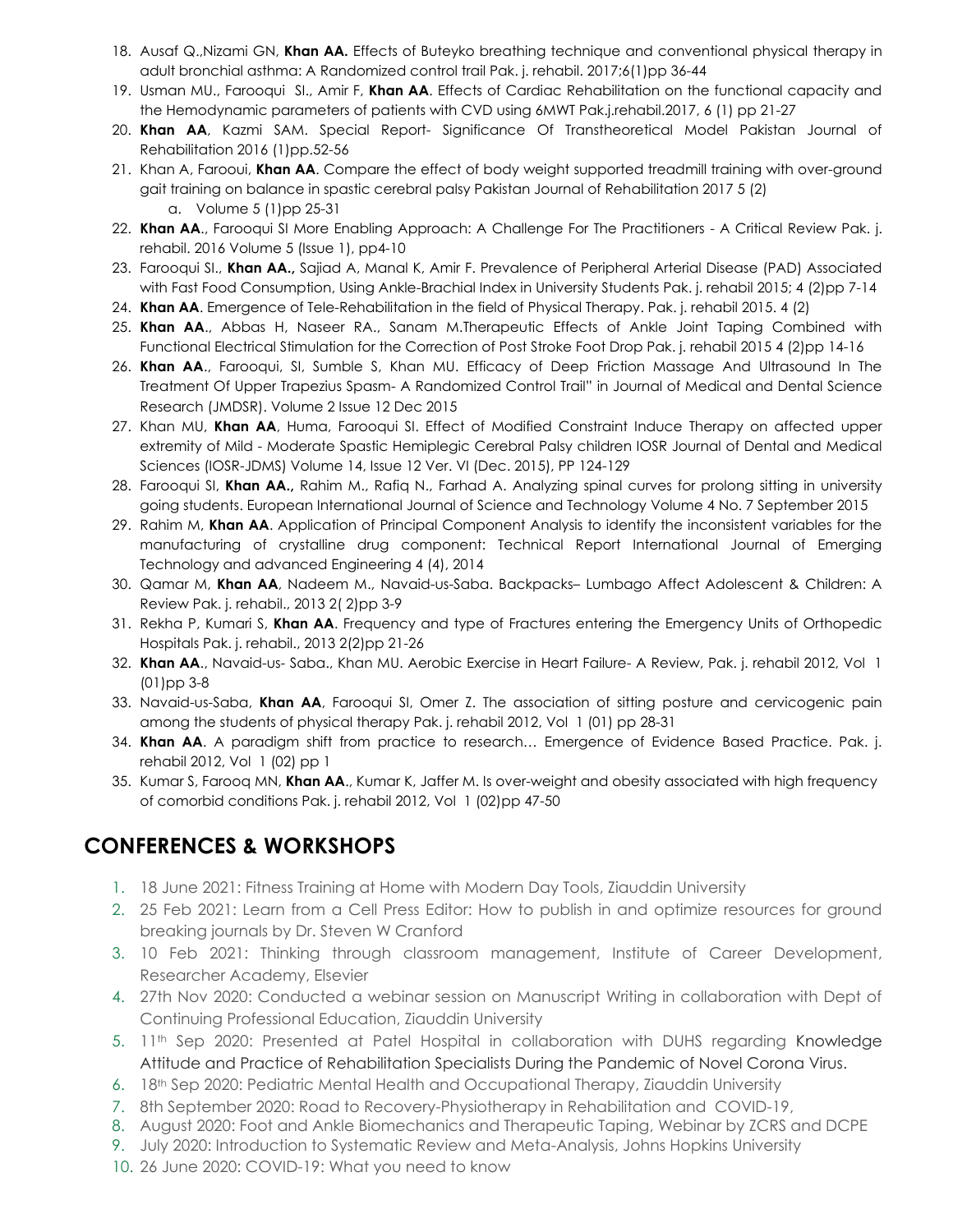- 11. 27 June 2020: Attended the OMTA 3RD International Orthopedic Therapy Congress, Accredited by Prime Physio Training UK discussing the Fractures associated with RTA and others
- 12. June 2020: Managing Your Health: The Role of Physical Therapy and Exercise, University of Toronto
- 13. June 2020: Advance Instructional Strategies in the Virtual Classroom, University of California, Irvine
- 14. June 2020: Understanding Research Methods, University of London
- 15. June 2020: Mind Control: Managing Your Mental Health During COVID-19, University of Toronto
- 16. June 2020: Dry Needling a Horizon in Physical Therapy
- 17. 21 May 2020, 'Staying fit at home during lockdown (Covid-19)', Ziauddin University
- 18. May 2020: Introducing Tele-health in the field work experience of students
- 19. 18th Nov 2018:Presented the Paper at 32nd International Pak Orthocon 2018 at Physiotherapy & Rehabilitation Session at Pearl Continental Hotel, Karachi
- 20. 17th Nov 2018: Presented at World Occupational Therapy Day on Saturday at Ziauddin University
- 21. Attended 23-24 February 2018, "Annual International Conference on Rehabilitation, Translational, Clinical & Research Perspectives" at Ziauddin University.
- 22. 28 October 15 November 2019, "Quantitative Research Methods: Concepts & Skills Using Epidemiology & Biostatistics" at Agha Khan University Hospital (AKUH).
- 23. 3-6 September 2018. "Manuscript Writing" workshop at Aga Khan University Hospital.
- 24. 22nd February 2018, How to write and submit a manuscript for International Journal at Ziauddin University".
- 25. 22nd February 2018, "A workshop of urinary incontinence- A rehabilitation Perspective at Ziauddin University".
- 26. June 16, 2015. "Academic Integrity: Avoiding Plagiarism" Ziauddin University.
- 27. 8th -9th July 2015 Cascading as an Organizer and Resource Person on "Academic Writing".
- 28. 28th October 2014, Research Methodology Workshop (Series I), Ziauddin University.
- 29. 3rd -5th June 2014 Cascading as an Organizer and Resource Person on "Research Methodology & Skills".
- 30. 31st May 2014, "Research Protocol Writing at 19th Postgraduate Medical Education Conference on Enhancing Academic Standards for Quality Care".
- 31. June 2014, 1. Faculty Professional Development Program: a. Research methods & skills b. Problem based learning c. Assessment tools. Ziauddin College of Physical Therapy.
- 32. March 2013, Basic Life Support, Clinical Skills and Health Informatics Lab.
- 33. 4th Jan, 2013: Conducted and attended a full day work shop on "Improving Teaching & Learning Skills" conducted by the Director Quality Enhancement Cell, Dr. Arshia Naqvi at Ziauddin College of Physical Therapy.
- 34. November 2011- January 2012: Attended a 2-credit course of "Synopsis" courses held by Quality Enhancement Cell at Ziauddin University (Clifton campus).
- 35. March, 2012 Seminar on Electrotherapy.
- 36. December 2006: Attended AFSM (Asian Federation of Sports Medicine) PHYSICIAN Course held at LIAQUAT NATIONAL HOSPITAL with 22 credit hours. Special considerations were laid on Assessments and Management of Sports Injuries, Sports Fitness and it prevention, Strapping and Tapping in acute stages of injury.

# **MEMBER OF COMMITTEE**

- 9th December 2016 to present: Grievance Committee, Ziauddin University
- 2019 to present: Member of Clinical Review Committee, Ziauddin University
- 2019 to present: Member of Research Advocacy Committee, Ziauddin University
- October 2015 to present: Pakistan Physical Therapy Association
- 20th April 2009 to present: Pakistan Physiotherapy Society
- 07 October 2009 to 30th April 2012 Member of Health Professional Council, UK
- Jan 2010 Member of Chartered Society of Physical Therapy, UK